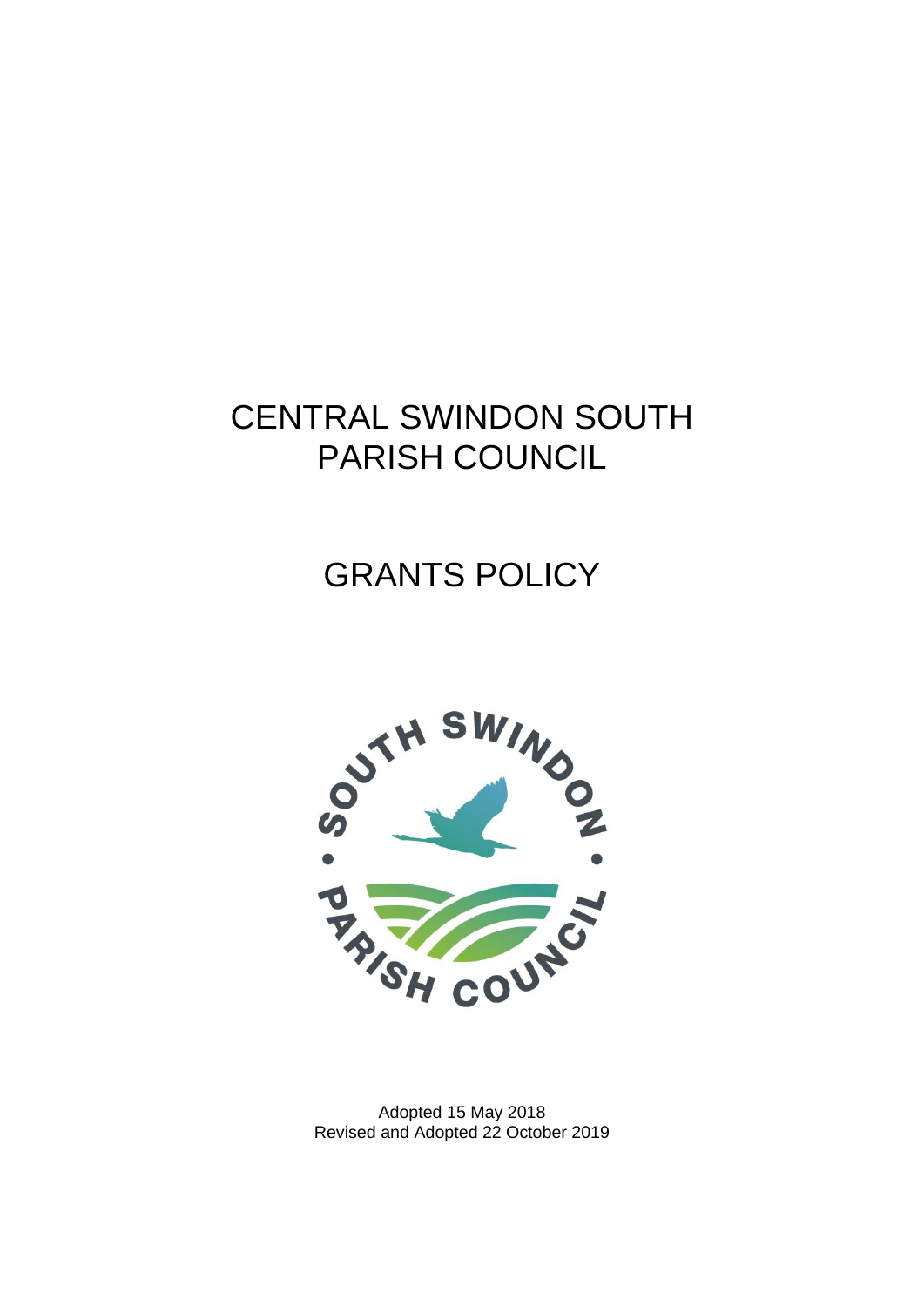#### **WHO CAN APPLY**

Local community groups, voluntary organisations and charities which must be of a non-commercial nature.

The group or charity must be based in the Parish of Central Swindon South or within the immediate vicinity of the parish. Regardless of location, any grant application must be seen to be of benefit to residents of the Parish of Central Swindon South. National or regional organisations will not be considered.

#### **HOW MUCH CAN BE APPLIED FOR**

Central Swindon South Parish Council will award grants that fit the guidelines below up to the maximum value as follows;

- £1,000 for any qualifying grant
- £2,000 for any qualifying grant where the additional £1,000 can be match funded by the applying organisation or another source.

### **HOW CAN THE GRANTS BE USED AND HOW ARE THEY DECIDED**

Grants can normally only be used for capital projects, seed funding for start-up projects and not for revenue support.

Only one grant per applicant will be given by the Council in a financial year.

The Finance & Staffing Committee has been delegated authority to make the decision whether a grant will be made.

Grants can only be given up to the amount held in the budget for grants, which is agreed by Full Council as part of the budget process. Unspent grant budgets from a previous year can be held in a fund to be used in the following financial year.

An organisation will be required to provide a copy of their signed, certified and audited accounts for the last year and their budget for the current year prior to their grants being considered.

### **WHEN AND HOW SHOULD AN APPLICATION BE MADE**

The Council will accept applications in September/ October each year. These grants will be paid out the following May.

All applications are to be made on a form that can be obtained from the Clerk or downloaded from the website.

### **WHAT IS REQUIRED WITH THE APPLICATION**

- Full and complete copies of your signed, certified and audited accounts for the last year. If your organisation has been in existence for less than that period, copies of your bank statements for last 3 months.
- A detailed budget plan and supporting evidence.
- Evidence of other awards towards the project, eg lottery funding, other bodies.

#### **WHAT WILL NOT NORMALLY BE FUNDED**

- The activities of political organisations.
- The activities of religious organisations, unless they can show they operate clear and open community activities which do not require membership or